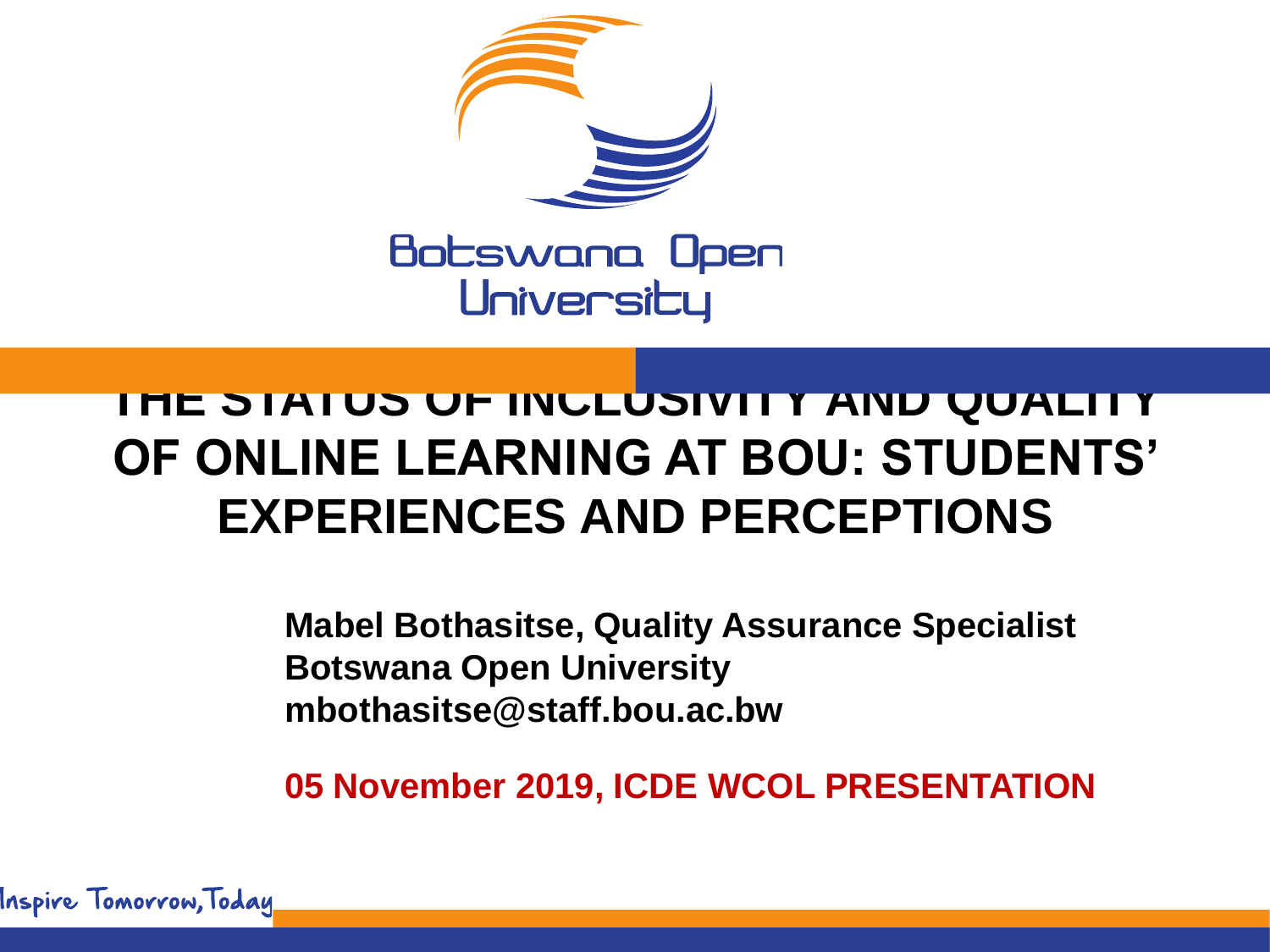### **THE AIM**



- $\checkmark$  To explore status of inclusivity in relation to online learning.
- $\checkmark$  Explore students' experiences and perceptions on online.
- $\checkmark$  To use traditional distance education experiences to inform online designs.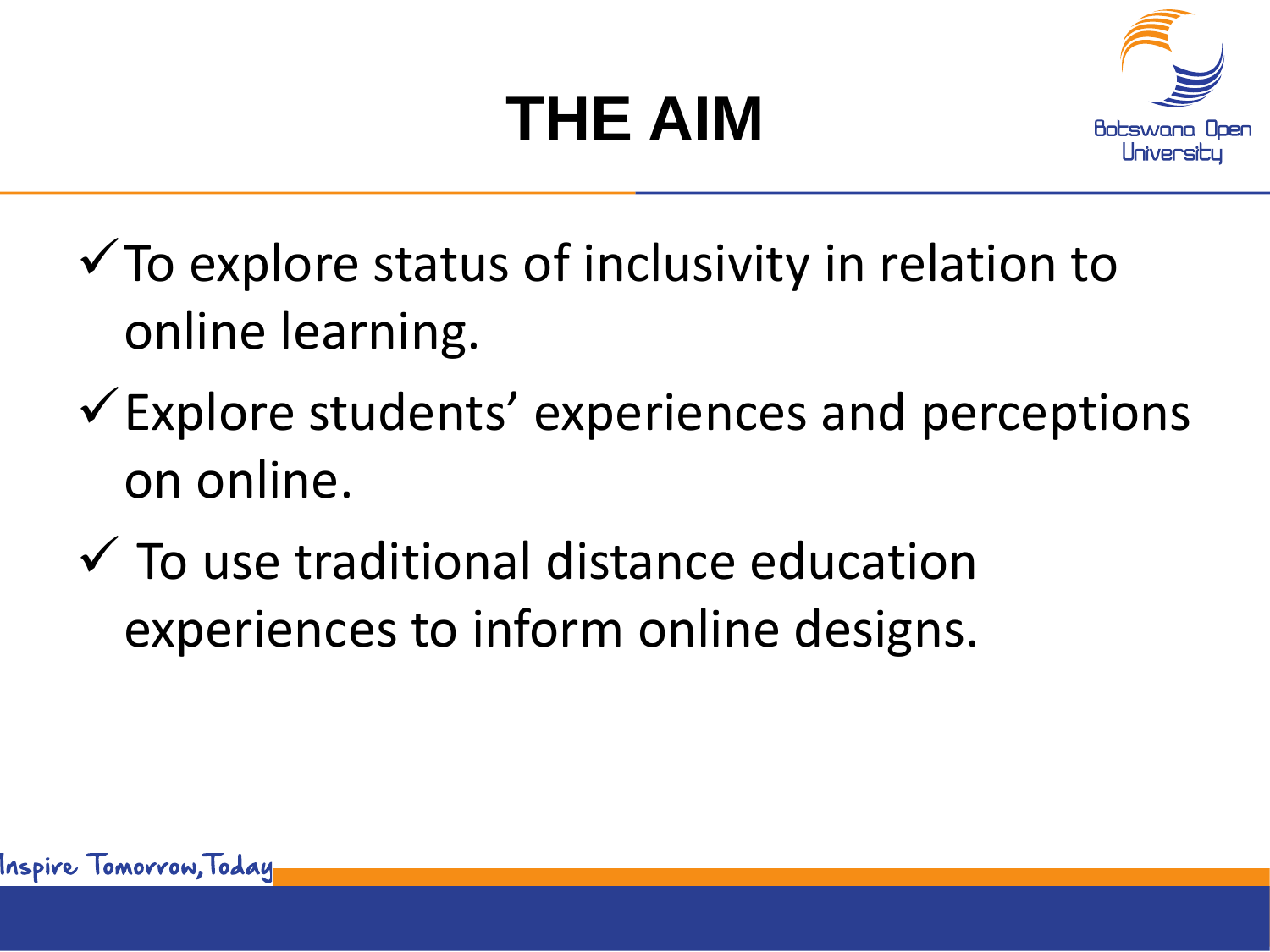#### **The Motivation**



- BOU is first of its kind in Botswana
- Has committed to increasing online provision address the deficiencies of traditional delivery mode
- As a result BOU project on developing QA Standards for Blended Learning (inclined to online delivery)
- Gap identified : inclusivity was not satisfactorily addressed in drafted QA standards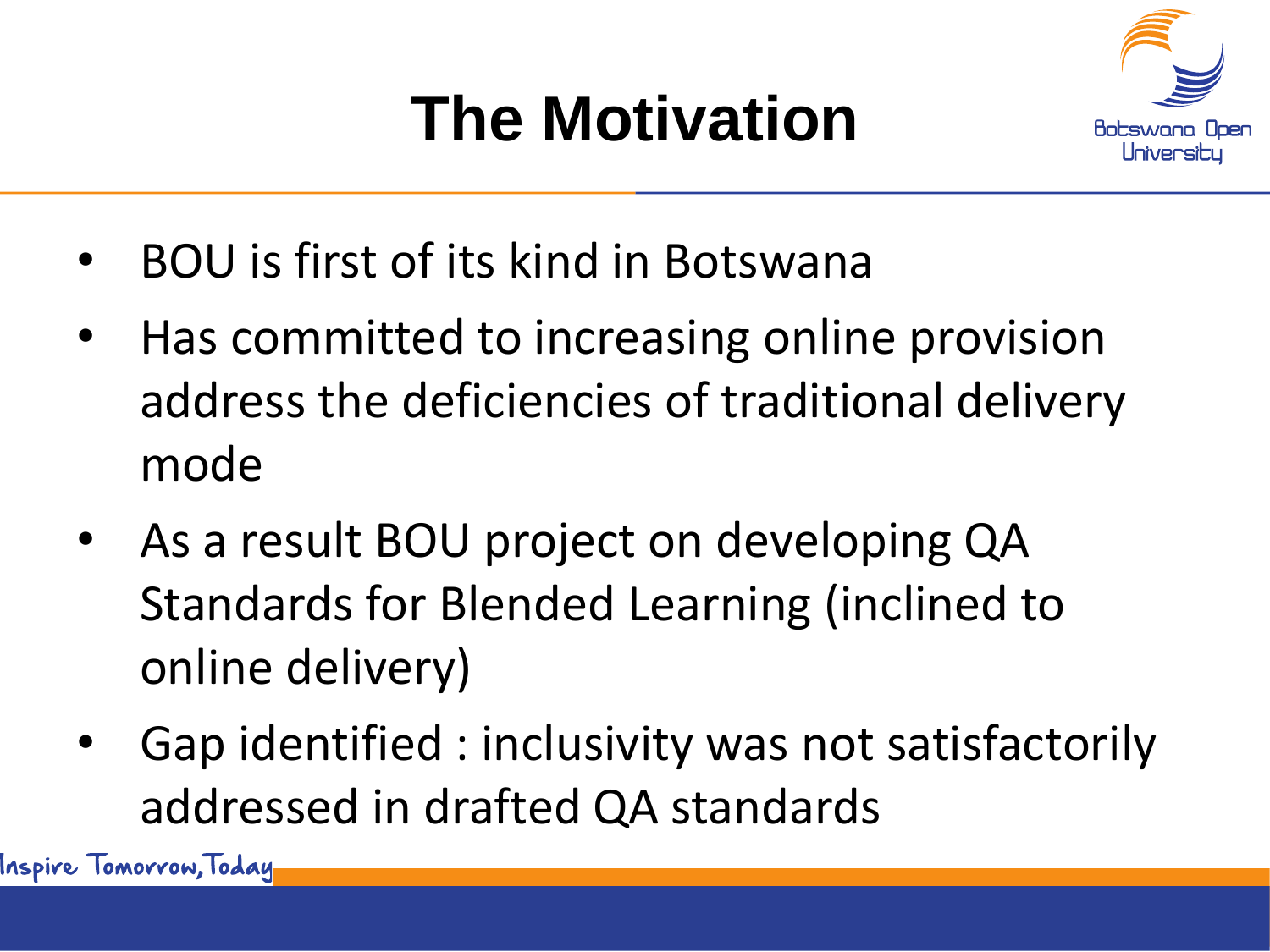# **Diversified Inclusivity Proponents**

- $\checkmark$  Link diversity with quality: inclusive excellence (Clayton-Pedersen and Musil, 2005)
- $\checkmark$  Concentrate on developing appropriate online content and not just enhancing support (Katsifli, 2017)
- $\checkmark$  Call for recognition of the uniqueness of all students' characteristics.
- $\checkmark$  Focus on critical success factors affecting quality of online learning (Freson, 2007): student/lecturer; infrastructure; instructional and technical.
- $\checkmark$  Liard (2010) opined that the impact of diversity is under-estimated and he developed a model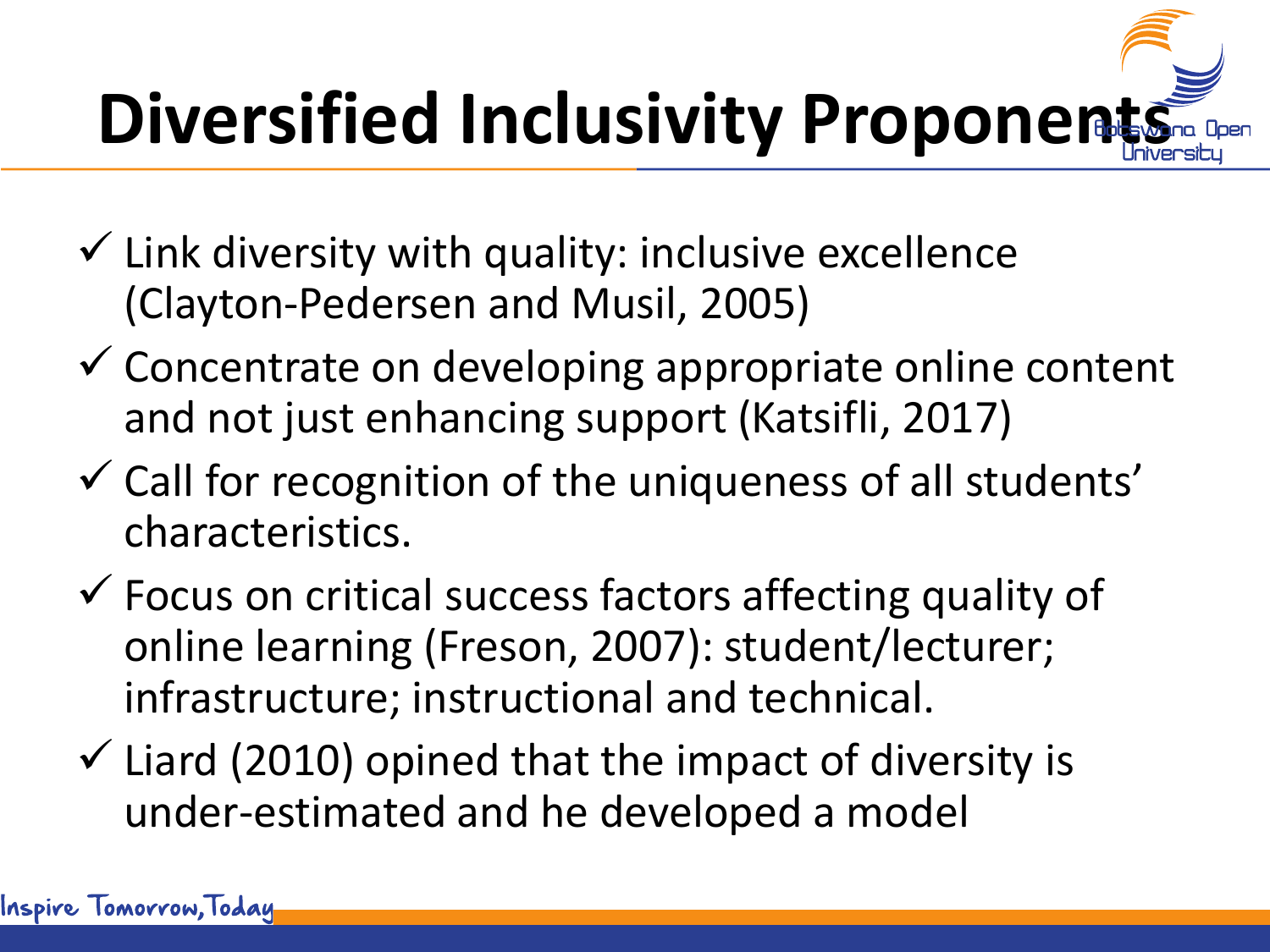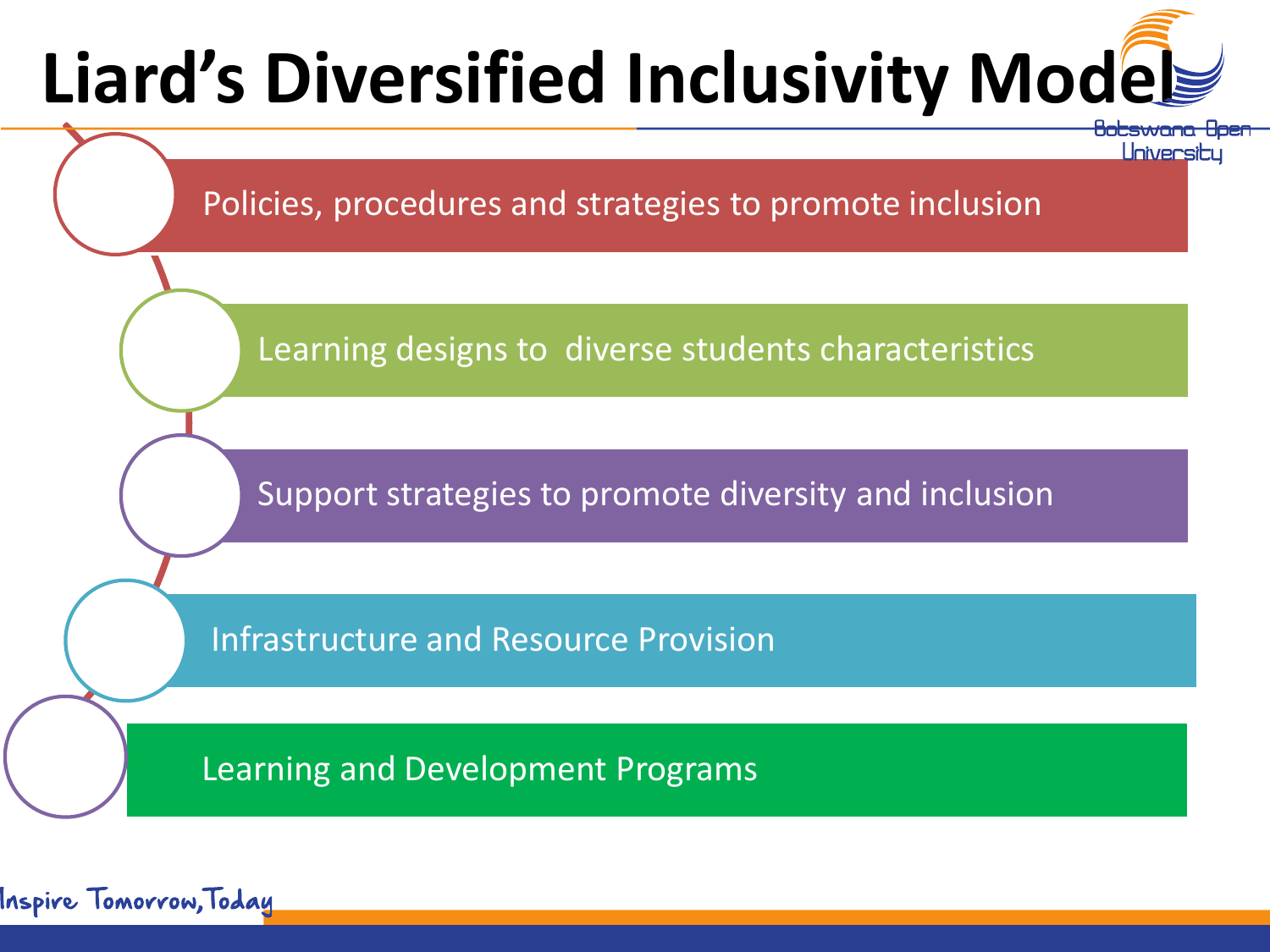

- All the areas identified by Liard need more work
- Effective Learning designs should address diverse students characteristics
- Current online learning is mainly used for support purposes.
- Hence the need to focus on appropriate designs that are inclusive.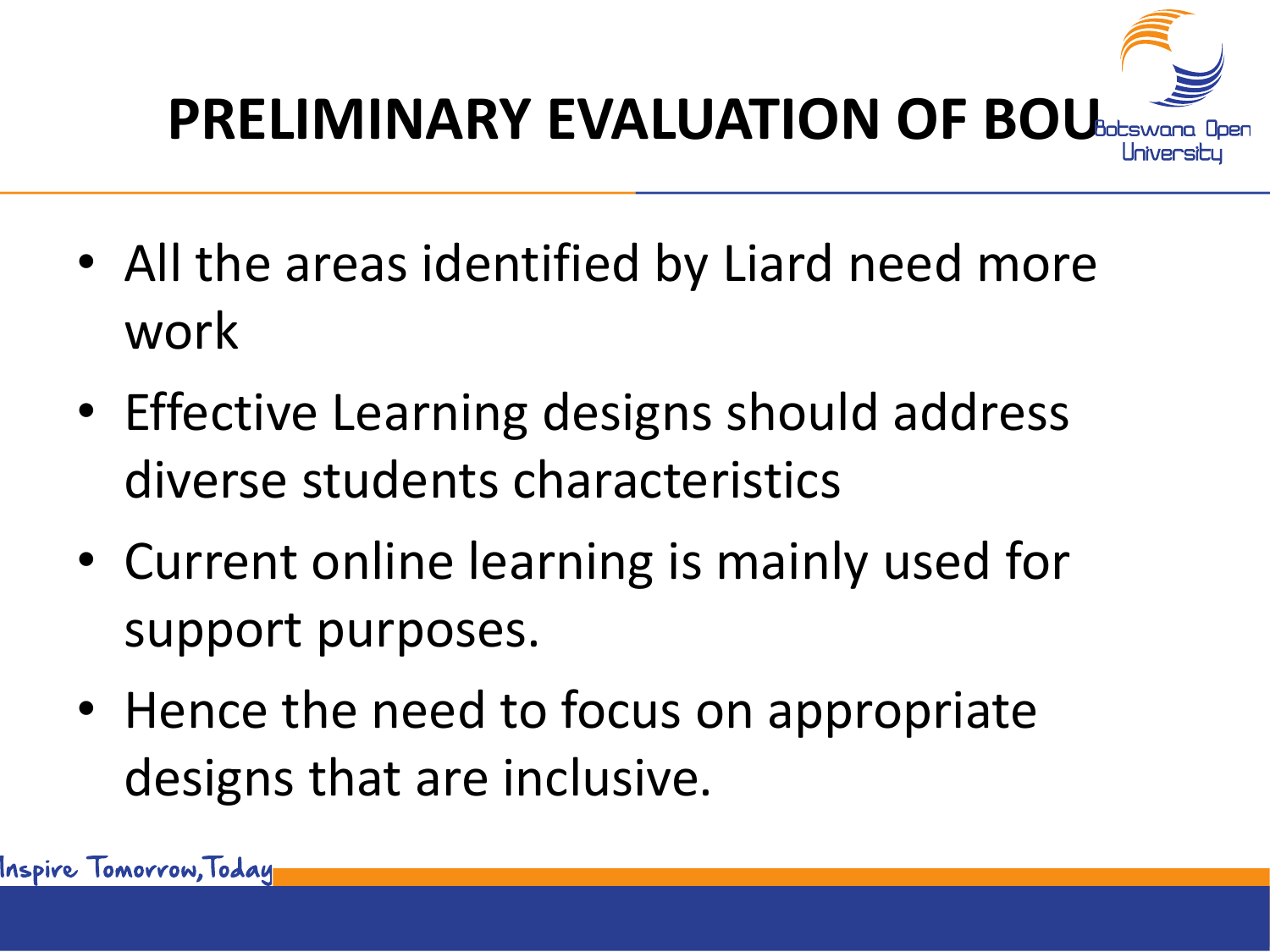### **PROPOSED METHODS**



Based on the Preliminary Evaluation:

- Delve deep into understanding students' experiences and perceptions on online learning.
- Explore staff understanding of diversity and how to design for it.
- Assess what is available at the University.
- To come up with appropriate interventions to continually improve on inclusive designs.